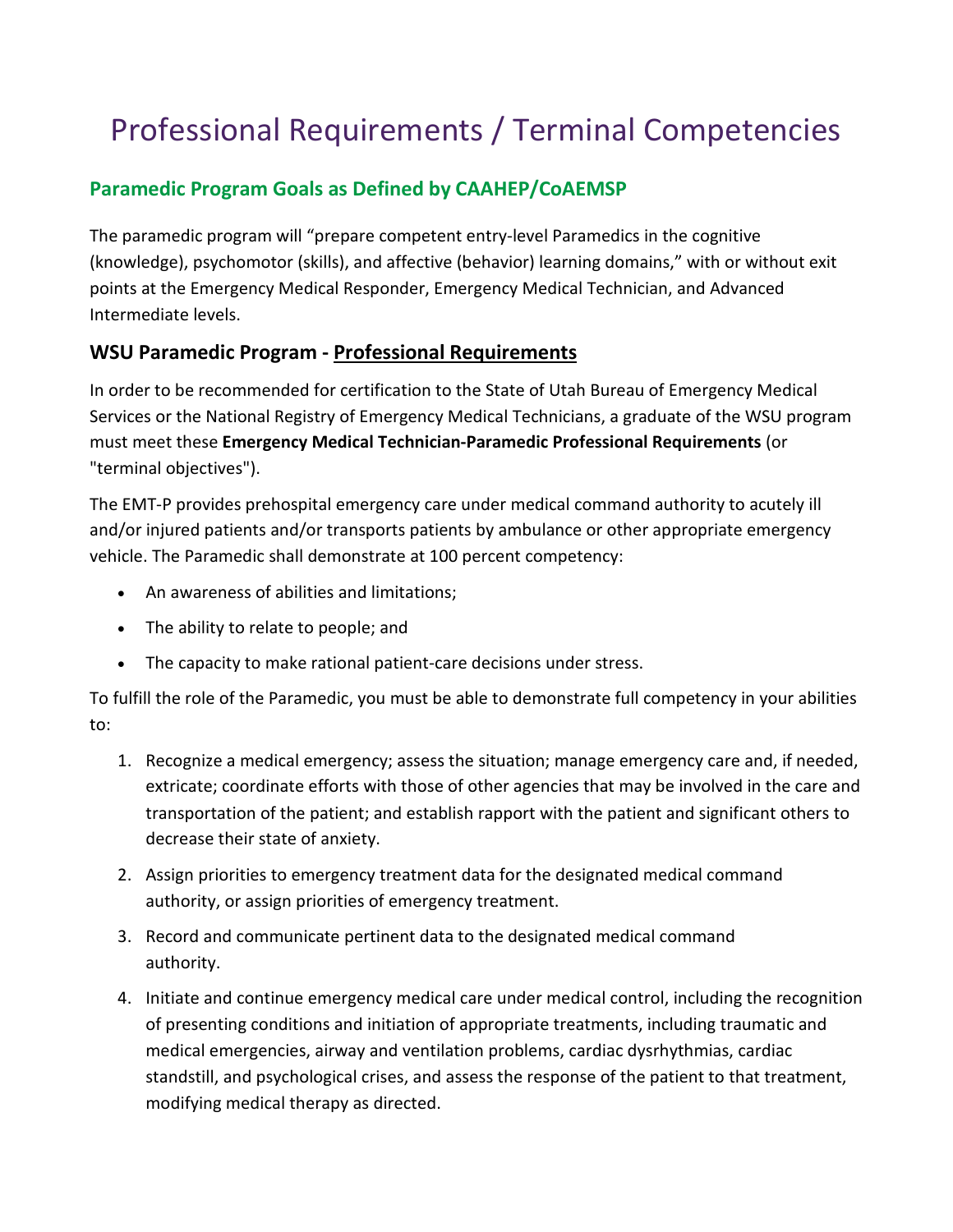- 5. Exercise personal judgment and provide such emergency care as has been specifically authorized in advance, in cases where medical direction is interrupted by communication failure or in cases of immediate life threatening condition.
- 6. Direct and coordinate the transport of the patient by selecting the best available method(s) in conjunction with medical command authority.
- 7. Record, in writing or dictation, the details related to the patient's emergency care and the incident.
- 8. Direct the maintenance and preparation of emergency care equipment and supplies.

*"Description of the Profession" from the Committee on Accreditation of Educational Programs for EMS Professions 1989 Standards.*

### **Specific WSU Paramedic Performance (Terminal) Objectives per NSC-99, ACLS/PALS 2010 and the 2010 National EMS Education Standards.**

In order to receive an endorsement/recommendation to test and certify at the conclusion of the didactic, clinical and field internship portions of the paramedic program, **AT A MINIMUM** a basic entry level student will be expected to demonstrate at 90% competency (without assistance) the ability to:

- 1. Perform basic life support according to the standards established by the American Heart Association maneuvers as necessitated by the situation
- 2. Administer basic emergency skills including, but not limited to: splinting, bandaging, hemorrhage control, and cold application
- 3. Establish a therapeutic patient relationship
- 4. Communicate verbally and in writing, using fundamental medical terminology
- 5. Obtain a history from a communicative patient including chief complaint, pertinent history of the present illness, past medical history, and mechanism of injury
- 6. Conduct a comprehensive physical assessment (initial and detailed) on a minimum of:
	- 30 pediatric patients (**3 minimum** in each category; newborn, infants, toddlers, preschool, school age, adolescent)
	- 50 adult patients
	- 30 geriatric patients

AND include the following pathologies and complaints:

- 10 obstetric patients
- 30 trauma patients
- 20 psychiatric patients
- 30 chest pain patients
- 20 adult respiratory distress patients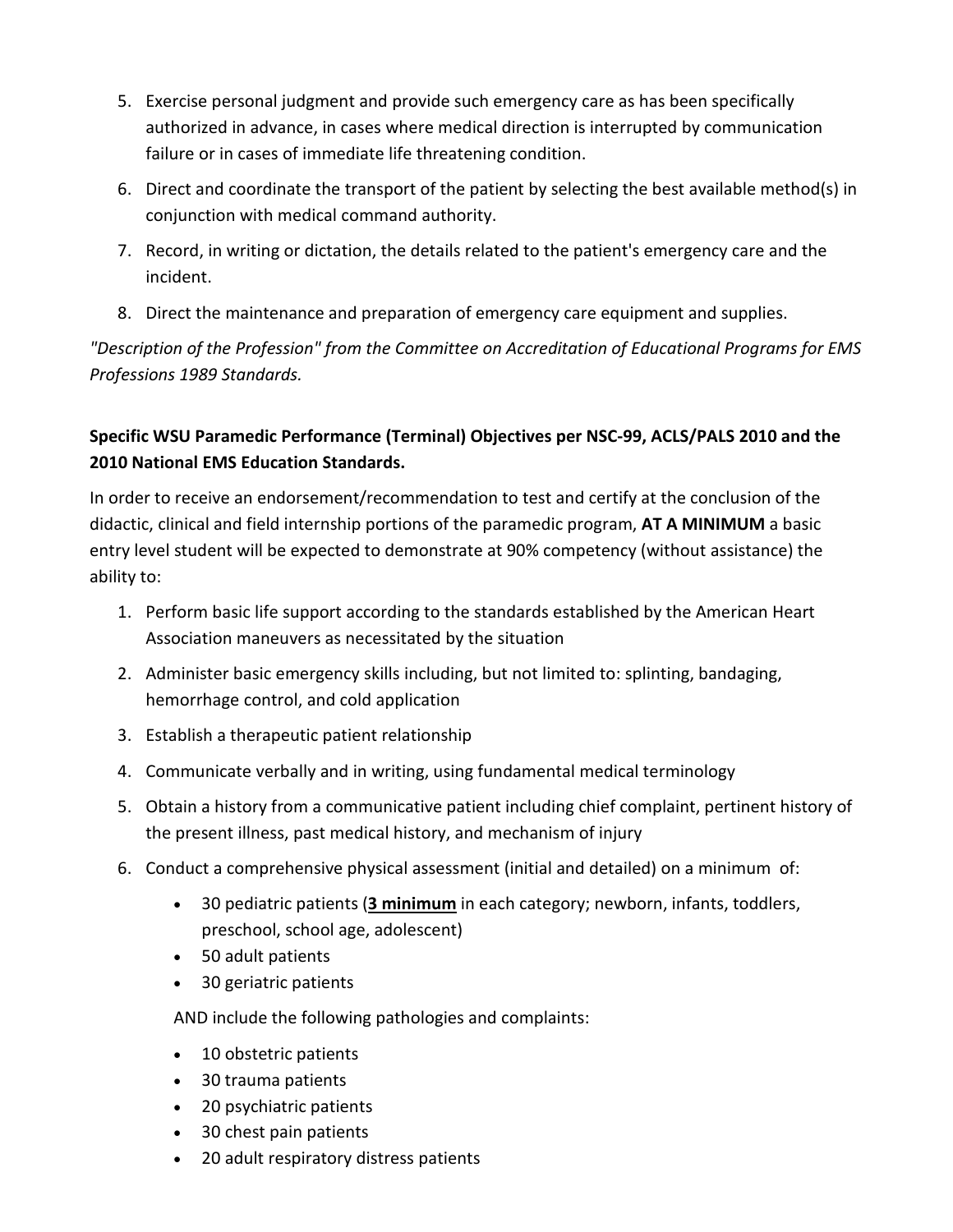- 8 pediatric patients in respiratory distress
- 10 patients with syncope
- 20 patients with abdominal complaints
- 20 patients with altered mental status
- 7. Properly record and report findings, including pertinent negatives
- 8. Maintain sterile techniques in situations which require such activity
- 9. Identify and select the correct intravenous solution from the drug box as ordered
- 10. Competently initiate an IV infusion on a minimum of:
	- 25 patients in various age groups
- 11. Calculate and regulate the flow rate for an IV infusion given the volume, drop factor, and time frame
- 12. Re-establish an IV infusion that becomes compromised
- 13. Remove air from IV tubing
- 14. Discontinue an IV infusion
- 15. Apply and inflate the MAST while evaluating the patient's response to the procedure
- 16. Calculate the volume of medication to be administered when given an ordered dosage
- 17. Read drug container labels, and identify components (i.e. name, concentration, expiration date, etc.)
- 18. Withdraw solutions from ampoules and vials with an appropriate size syringe
- 19. Assemble a preloaded syringe (e.g., Bristoject, Abbojet, preload cartridges, etc.)
- 20. Correctly administer an IV push medication to a minimum of 15 patients in various age groups
- 21. Administer IM injections: dorsogluteal, ventrogluteal, vastus lateralis, and deltoid sites to 5 patients (minimum) in various age groups
- 22. Administer subcutaneous injections to 5 patients (minimum) in various age groups
- 23. Calculate, mix, and administer an IV medication infusion using micro drip tubing
- 24. Maintain the patient's airway and/or provide ventilations using the:
	- a. Oropharyngeal airway
	- b. Nasopharyngeal airway
	- c. Pocket mask
	- d. Bag-valve-mask
	- e. Positive pressure ventilator
	- f. Endotracheal tube and
	- g. Laryngeal mask assembly on a minimum number of patients to include: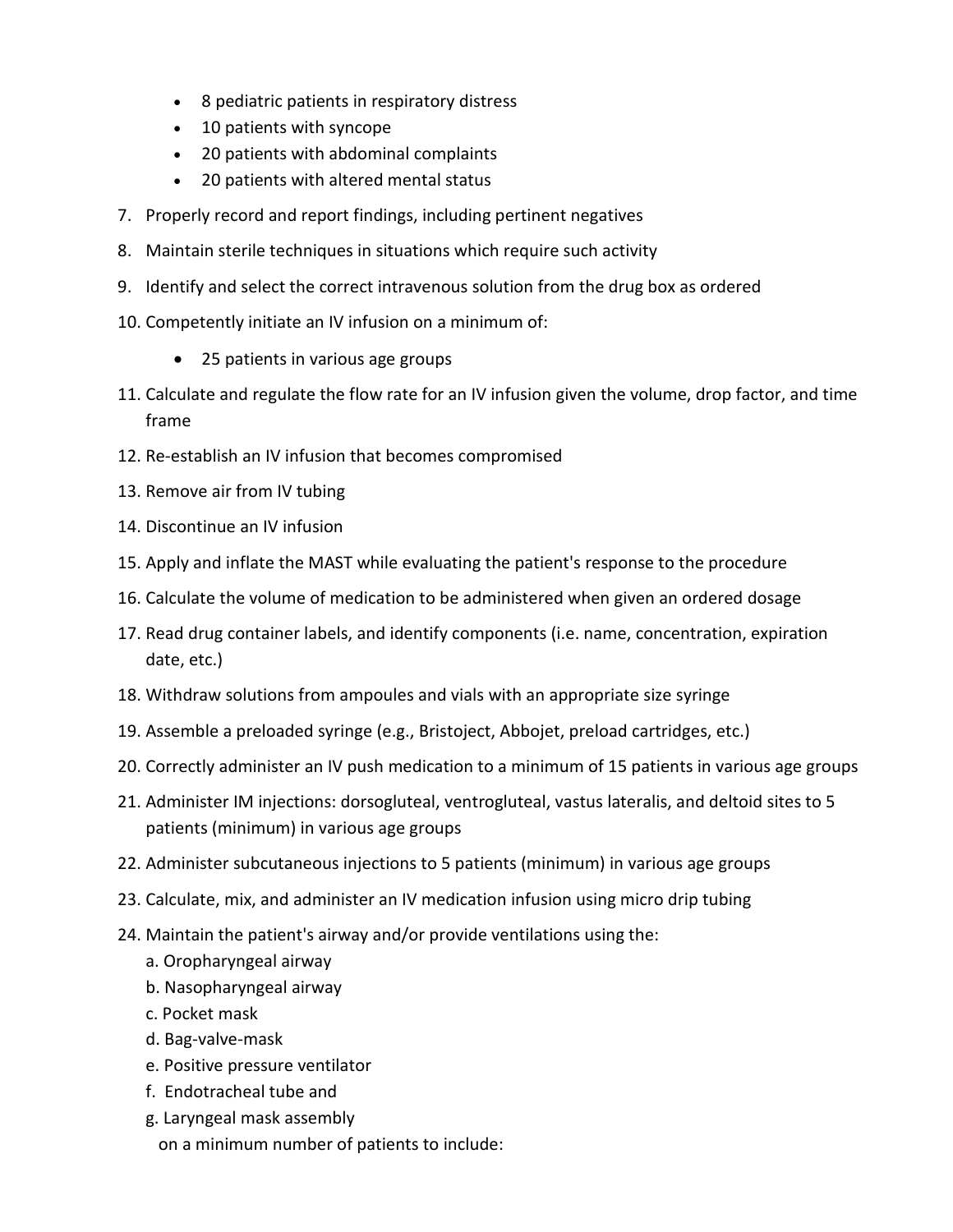- 15 live patients for ET
- 20 patients for all other airway adjuncts
- 25. In step by step fashion, describe the generic procedure of rapid sequence intubation
- 26. Perform the suctioning technique in the following situations:
	- a. Oropharyngeal
	- b. Endotracheal
	- c. Nasopharyngeal
	- d. Tracheostomy
- 27. Obtain an ECG:
	- a. Equipment set-up
	- b. ECG electrode application site
		- (1) Standard limb leads
		- (2) Modified chest leads
		- (3) Standard 12 lead placement
	- c. Utilize the Quick-look feature or "combo pad" type application
- 28. State the area of myocardial infarct or ischemia based on a 12 lead EKG tracing
- 29. Select and administer the appropriate drug for an identified dysrhythmia according to local protocol and evaluate the patient's response to the therapy
	- 1. Recognize and provide proper treatment for the following dysrhythmias:
		- a. Normal Sinus Rhythm
		- b. Sinus arrhythmia
		- c. Sinus arrest
		- d. Sinus bradycardia
		- e. Sinus tachycardia
		- f. Atrial tachycardia
		- g. PAC's
		- h. PJC's
		- i. PVC's
		- j. SVT/PSVT
		- k. First degree block
		- l. Second-degree, Type 1 (Wenckebach)
		- m. Second-degree, Type 2
		- n. Third-degree block
		- o. Ventricular tachycardia and TDP
		- p. Ventricular fibrillation
		- q. Asystole
		- r. AIVP
		- s. Pulseless electrical activity (PEA)
		- t. Pacemaker rhythm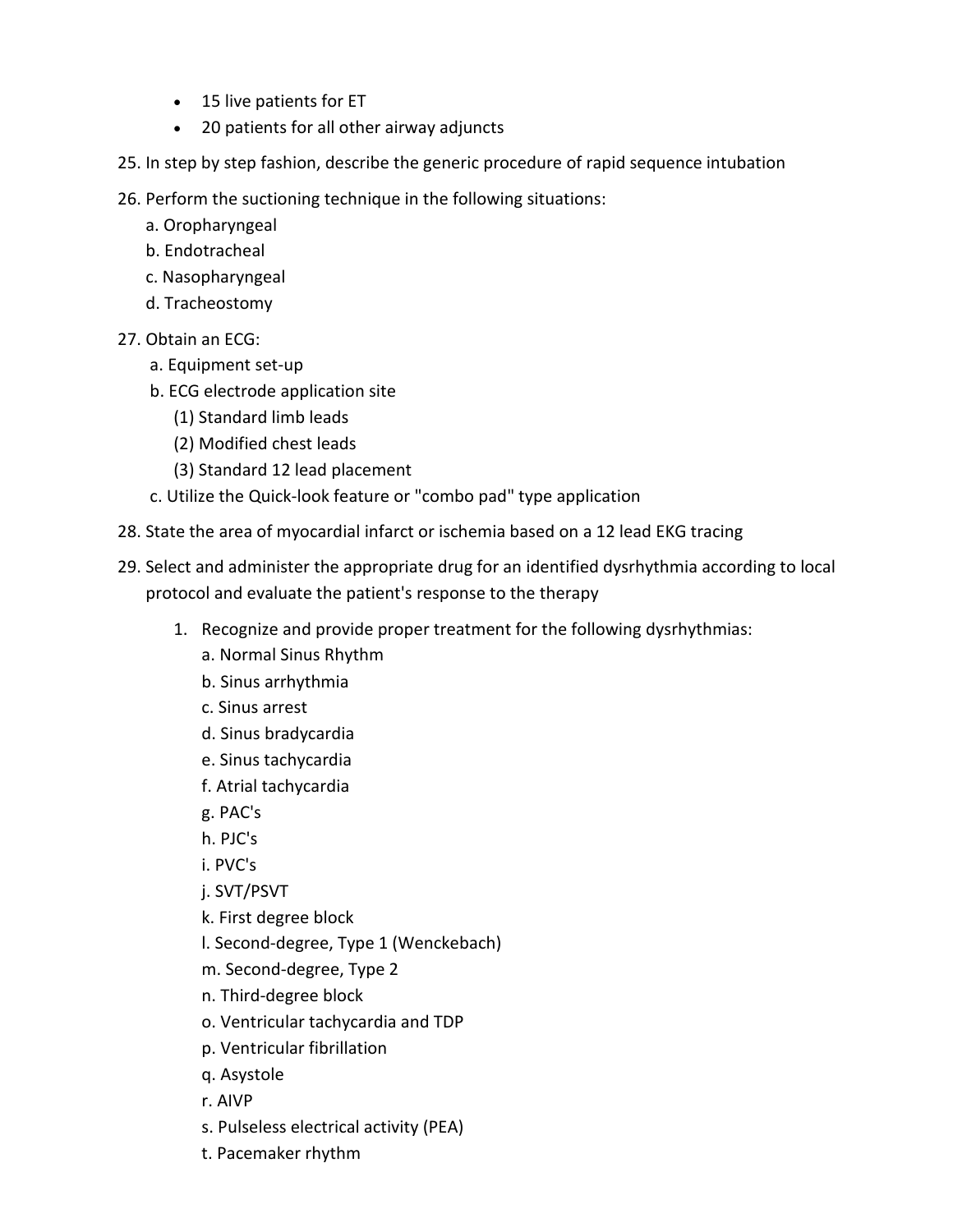- 30. Instruct the patient to accomplish the Valsalva maneuver
- 31. Safely establish transcutaneous pacing, defibrillate or cardiovert as indicated
- 32. Accomplish venipuncture using vacuum collection tubes
- 33. Determine a blood sugar using a Dextrostix or equivalent chemical testing device
- 34. Employ safety precautions while controlling and restraining a violent patient
- 35. Intervene in a situation using fundamental crisis intervention techniques
- 36. Objectively observe and report nonverbal behaviors
- 37. Catheterize the urinary bladder of a male or female patient
- 38. Perform nasogastric intubation
- 39. Assign a neurological score utilizing the Glasgow coma scale
- 40. Estimate percentage of burns using the Rule of Nines
- 41. Monitor of the patient in labor and decide when birth is imminent
- 42. Manage an uncomplicated delivery, including the resuscitation of the neonate
- 43. Assess and assign an APGAR score for the neonate
- 44. Apply primary injury prevention techniques at opportune moments
- 45. Recognize basic terms utilized in EMS research
- 46. State techniques that will preserve a crime scene
- 47. Demonstrate the ability to triage in mass casualty events using both START and military triage
- 48. State the basic functions of incident command using the National Incident Management Systems (NIMS) terminology and concepts.
- 49. State the considerations and PPE needed for both HAZMAT and terrorism events
- 50. Upon speaking to the lay public, be able to communicate basic concepts of wellness to include, nutrition, stress, alcohol, smoking and illegal drugs
- 51. Demonstrate the ability to team lead in a variety of prehospital situations on a minimum of **50 ALS patients** in various emergency responses
- 52. Possess the ability to perform patient transfer techniques commonly practiced pre-and intrahospital
- 53. Maintain the ability to perform all skills required of the EMT
- 54. Maintain certification at the EMT level
- 55. Demonstrate affective domain standards that include but are not limited to:
	- a. integrity
	- b. empathy
	- c. self-motivation